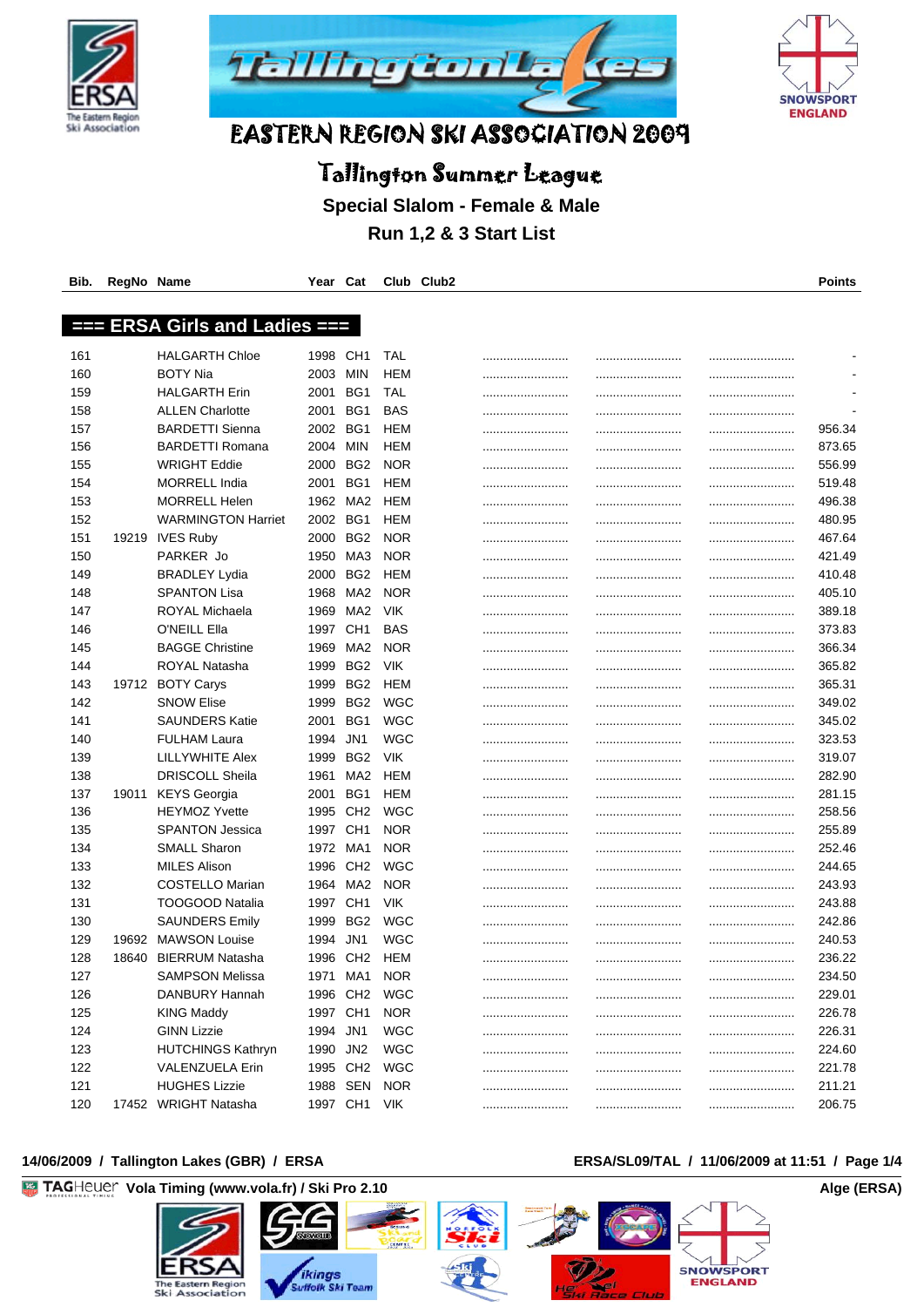## Tallington Summer League

**Special Slalom - Female & Male**

**Run 1,2 & 3 Start List**

| Bib. | RegNo Name |                          | Year | Cat             |            | Club Club2 |      | <b>Points</b> |
|------|------------|--------------------------|------|-----------------|------------|------------|------|---------------|
|      |            |                          |      |                 |            |            |      |               |
| 119  |            | <b>SPRANGER Amy</b>      | 1995 | CH <sub>2</sub> | WGC        |            | <br> | <br>198.64    |
| 118  |            | KING Alex                | 1996 | CH <sub>2</sub> | <b>NOR</b> |            |      | <br>198.24    |
| 117  | 19195      | <b>GOLDSMITH Olivia</b>  | 1993 | JN1             | HEM        |            | <br> | <br>192.07    |
| 116  | 19134      | <b>BEE</b> Tatiana       | 1997 | CH <sub>1</sub> | <b>WGC</b> |            | <br> | <br>191.81    |
| 115  | 18349      | <b>POWELL Caroline</b>   | 1994 | JN <sub>1</sub> | <b>BWP</b> |            | <br> | <br>54.37     |
| 114  | 17323      | <b>YEUNG</b> Isabelle    | 1994 | JN1             | <b>VIK</b> |            | <br> | 104.17        |
| 113  |            | <b>MASON Bethany</b>     | 1994 | JN1             | <b>BWP</b> |            | <br> | <br>171.82    |
| 112  | 19093      | ROLPH Sophie             | 1995 | CH <sub>2</sub> | HEM        |            | <br> | <br>115.21    |
| 111  | 18931      | MILES Joanna             | 1993 | JN <sub>1</sub> | WGC        |            | <br> | <br>116.91    |
| 110  |            | COE Megan                | 1997 | CH <sub>1</sub> | <b>NOR</b> |            | <br> | <br>159.71    |
| 109  |            | <b>BUTCHART Lucy</b>     | 1994 | JN1             | <b>VIK</b> |            | <br> | <br>162.19    |
| 108  | 18648      | <b>ROTA Morgan</b>       | 1997 | CH <sub>1</sub> | HEM        |            | <br> | <br>165.74    |
| 107  |            | <b>HINDES Michelle</b>   | 1970 | MA1             | <b>NOR</b> |            |      | <br>157.65    |
| 106  |            | <b>FRENCH Emily</b>      | 1995 | CH <sub>2</sub> | <b>BWP</b> |            | <br> | <br>178.32    |
| 105  |            | <b>KOLTHAMMER Katie</b>  | 1992 | JN <sub>2</sub> | <b>VIK</b> | <b>VIK</b> |      | <br>143.12    |
| 104  | 17848      | <b>HOOD Georgia</b>      | 1992 | JN <sub>2</sub> | <b>NOR</b> |            | <br> | <br>60.00     |
| 103  | 19133      | <b>BEE</b> Anastasia     | 1994 | JN <sub>1</sub> | WGC        |            | <br> | <br>98.73     |
| 102  | 19016      | <b>SKIPPER Sophie</b>    | 1995 | CH <sub>2</sub> | <b>NOR</b> |            | <br> | <br>93.76     |
| 101  | 14159      | <b>ANDERSON Beverley</b> | 1970 | MA1             | VIK        | Κ          | <br> | <br>118.20    |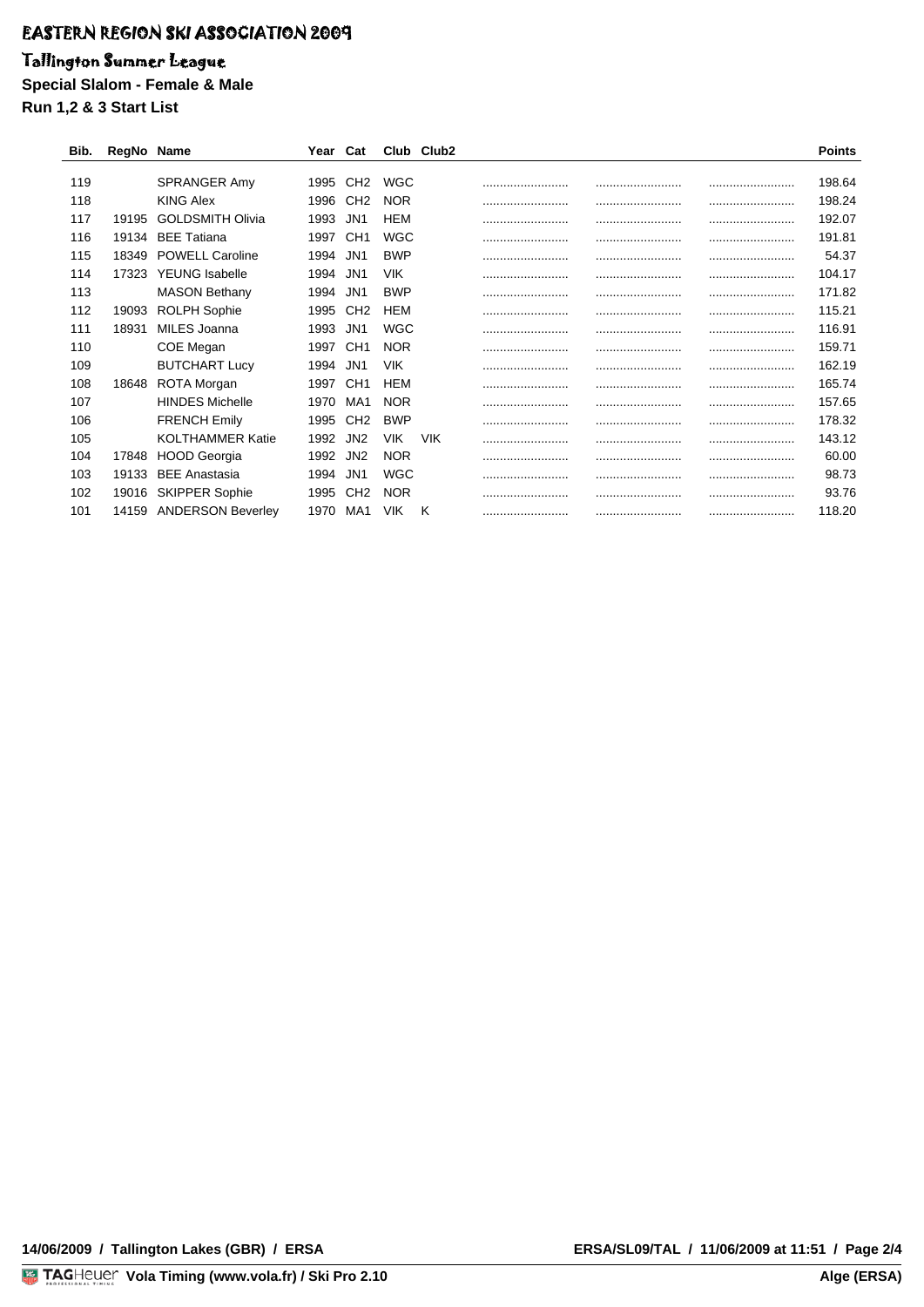### Tallington Summer League

**Special Slalom - Female & Male Run 1,2 & 3 Start List**

|          |       | === ERSA Boys and Men ===              |                      |                        |                              |      |              |                          |
|----------|-------|----------------------------------------|----------------------|------------------------|------------------------------|------|--------------|--------------------------|
| 89       |       | WADLEY-JONES James                     | 2001                 | BG1                    | TAL                          |      | <br>         | $\overline{\phantom{a}}$ |
| 88       |       | <b>GREETHAM Louis</b>                  | 1998                 | CH <sub>1</sub>        | TAL                          |      | <br>         |                          |
| 87       |       | MAYMAN Jordon                          | 1997                 | CH1                    | TAL                          |      | <br>         |                          |
| 86       |       | <b>GREETHAM Olver</b>                  | 2001                 | BG1                    | TAL                          |      | <br>         |                          |
| 85       |       | <b>PEARSON Ethan</b>                   | 2003                 | MIN                    | TAL                          |      | <br>         |                          |
| 84       |       | <b>ALLEN George</b>                    | 2003                 | MIN                    | BAS                          |      | <br>         | 920.77                   |
| 83       |       | <b>BOND-PRESTON Joe</b>                | 2002                 | BG1                    | <b>NOR</b>                   |      | <br>         | 905.22                   |
| 82       |       | <b>BINGHAM Nicholas</b>                | 2002                 | BG1                    | <b>BWP</b>                   |      | <br>         | 598.22                   |
| 81       |       | <b>IZZARD Charles</b>                  | 2000                 | BG <sub>2</sub>        | HEM                          |      | <br>         | 554.37                   |
| 80       |       | <b>BOND-PRESTON Jack</b>               | 1999                 | BG <sub>2</sub>        | <b>NOR</b>                   |      | <br>         | 520.26                   |
| 79       |       | <b>PAYNE Arthur</b>                    | 2001                 | BG1                    | BAS                          |      | <br>         | 516.98                   |
| 78       |       | <b>BRESKEL Bailey</b>                  | 1998                 | CH <sub>1</sub>        | WGC                          |      | <br>         | 514.16                   |
| 77       |       | <b>CARUANA Kieran</b>                  | 2000                 | BG2                    | <b>VIK</b>                   |      | <br>         | 510.00                   |
| 76       |       | <b>BRADLEY Stephen</b>                 | 1956                 | MA3                    | HEM                          |      | <br>         | 493.76                   |
| 75       |       | <b>PAYNE George</b>                    | 1999                 | BG2                    | BAS                          |      | <br>         | 486.95                   |
| 74       | 19174 | <b>BIERRUM Ewan</b>                    | 2000                 | BG2                    | HEM                          |      | <br>         | 481.47                   |
| 73       |       | <b>KING Patrick</b>                    | 2001                 | BG1                    | <b>NOR</b>                   |      | <br>         | 471.29                   |
| 72       |       | <b>BARDETTI Marco</b>                  | 1973                 | MA1                    | HEM                          |      | <br>         | 445.58                   |
| 71       |       | RINALDI-JONES Alex                     | 1999                 | BG <sub>2</sub>        | BAS                          |      | <br>         | 411.05                   |
| 70       |       | <b>DALEY Dominic</b>                   | 1999                 | BG <sub>2</sub>        | WGC                          |      | <br>         | 410.49                   |
| 69       |       | <b>TROUNG Aaron</b>                    | 2001                 | BG1                    | <b>VIK</b>                   |      | <br>         | 408.26                   |
| 68       |       | <b>BINGHAM Jonathan</b>                | 1999                 | BG <sub>2</sub>        | <b>BWP</b>                   |      | <br>         | 402.75                   |
| 67       |       | <b>BARDETTI Gianluca</b>               | 1999                 | BG <sub>2</sub>        | HEM                          |      | <br>         | 377.83                   |
| 66       |       | <b>NEWELL William</b>                  | 2001                 | BG1                    | HEM                          |      | <br>         | 375.30                   |
| 65       |       | <b>CUTHBERT Darryl</b>                 | 1996                 | CH <sub>2</sub>        | <b>VIK</b>                   |      | <br>         | 365.55                   |
| 64       |       | LUCK John                              | 1962 MA2             |                        | <b>NOR</b>                   |      | <br>         | 358.42                   |
| 63       |       | GODDARD Tom                            | 1996                 | CH <sub>2</sub>        | <b>VIK</b>                   |      | <br>         | 357.56                   |
| 62       |       | <b>NEWELL George</b>                   | 1999                 | BG <sub>2</sub>        | HEM                          |      | <br>         | 344.98                   |
| 61       |       | 18860 WARMINGTON Nicholas              | 1957                 | MA3                    | HEM                          |      | <br>         | 330.52                   |
| 60       |       | DARRELL David                          | 1960                 | MA2                    | <b>NOR</b><br><b>BWP CHT</b> |      |              | 316.20                   |
| 59<br>58 |       | 1134 COOPER Douglas<br>THATCHER Thomas | 1951<br>1996         | MA3<br>CH <sub>2</sub> | WGC                          |      | <br>         | 315.03<br>312.51         |
| 57       |       | COOPER Ron                             | 1946                 | MA3                    | <b>BWP</b>                   | <br> | <br>         | 310.52                   |
| 56       |       | <b>WILSON Geoffrey</b>                 | 1996                 | CH <sub>2</sub>        | <b>VIK</b>                   |      | <br>         | 309.25                   |
| 55       |       | <b>LUCK Ben</b>                        | 1998                 | CH <sub>1</sub>        | <b>NOR</b>                   | <br> | <br><br><br> | 309.15                   |
| 54       |       | MADDEN Jonathan                        |                      | 1967 MA2               | <b>NOR</b>                   |      |              | 289.04                   |
| 53       |       | WALL Jake                              | 1993 JN1             |                        | <b>VIK</b>                   |      | <br>         | 287.18                   |
| 52       |       | <b>PARSEY Michael</b>                  | 1997 CH1             |                        | WGC                          |      | <br>         | 283.37                   |
| 51       |       | 19131 JUDD Michael                     | 1998 CH1             |                        | <b>WGC</b>                   |      | <br>         | 279.33                   |
| 50       |       | <b>MORTON Richard</b>                  |                      | 1995 CH2 HEM           |                              |      | <br>         | 279.00                   |
| 49       |       | <b>PARSEY James</b>                    |                      |                        | 1999 BG2 WGC                 |      | <br>         | 273.75                   |
| 48       |       | <b>CHILDS Lewis</b>                    |                      | 1999 BG2               | WGC                          |      | <br>         | 266.01                   |
| 47       |       | <b>WIGMORE Mathew</b>                  | 1996 CH <sub>2</sub> |                        | <b>NOR</b>                   |      | <br>         | 254.77                   |
| 46       |       | 19713 BOTY Harry                       | 1997 CH1             |                        | HEM                          |      | <br>         | 254.26                   |
| 45       |       | <b>BOND-PRESTON Harry</b>              | 1997 CH1             |                        | <b>NOR</b>                   |      | <br>         | 244.10                   |
| 44       |       | 17977 SCHOFIELD Connor                 | 1997 CH1             |                        | HEM                          |      | <br>         | 240.18                   |
| 43       |       | <b>FINCH Stuart</b>                    | 1995 CH2             |                        | <b>NOR</b>                   |      | <br>         | 232.44                   |
| 42       |       | 18467 WHITE Alex                       | 1997 CH1             |                        | HEM K                        |      | <br>         | 224.18                   |
| 41       |       | 18809 FENELEY William                  | 1999 BG2             |                        | <b>NOR</b>                   |      | <br>         | 219.80                   |
| 40       |       | 18810 FENELEY Luke                     | 1997 CH1             |                        | <b>NOR</b>                   |      | <br>         | 217.29                   |
| 39       |       | 19317 MADDEN Alex                      | 1998 CH1             |                        | <b>NOR</b>                   |      | <br>         | 208.71                   |
| 38       |       | <b>STRICKLAND Oliver</b>               | 1995 CH <sub>2</sub> |                        | VIK                          |      | <br>         | 201.46                   |
| 37       |       | 19710 PENNING-LAMBERT Joshua 1998 CH1  |                      |                        | HEM                          |      | <br>         | 201.45                   |
| 36       |       | <b>SPANTON Nicholas</b>                |                      | 1967 MA2 NOR           |                              |      |              | 199.63                   |

**Bib. RegNo Name Year Cat Club Club2 Points**

#### 14/06/2009 / Tallington Lakes (GBR) / ERSA **ERSA/SL09/TAL / 11/06/2009** at 11:51 / Page 3/4